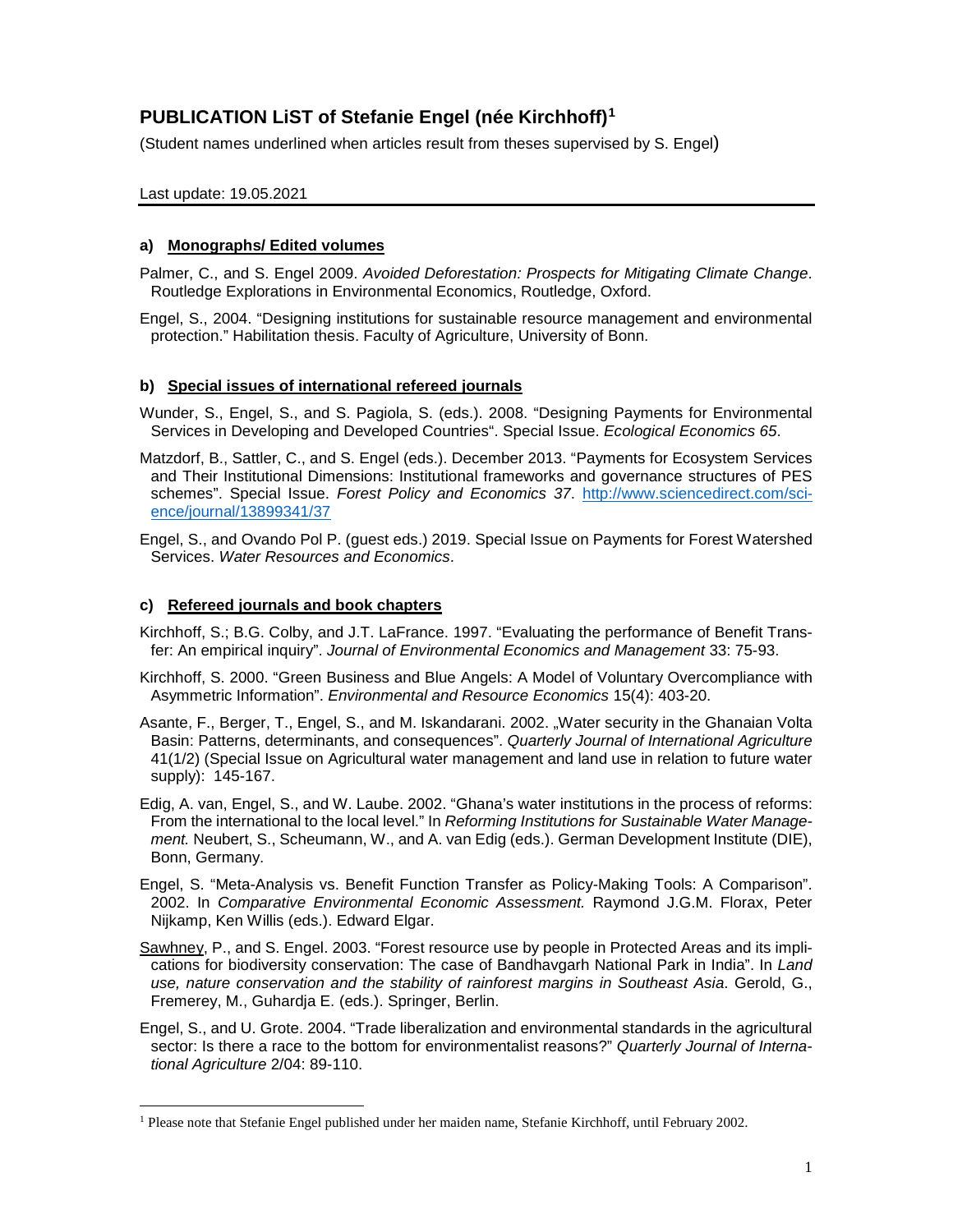- Engel, S. 2004. "Achieving Environmental Goals in a World of Trade and Hidden Action: The Role of Trade Policies and Eco-Labeling". *Journal of Environmental Economics and Management*  48(3): 1122-1145.
- Engel, S. 2005. "Endogenitäten im partizipativen Ressourcenmanagement: Politökonomische Aspekte des Bewässerungsmanagements in Ghana." (Endogeneities in participative resource management: political economy aspects of irrigation management in Ghana.) *Schriften des Vereins für Socialpolitik (Journal of the German Economics Association) Vol. 303, Zur Bewertung der Entwicklungszusammenarbeit (On the Evaluation of Development Cooperation).* Duncker und Humblot GmbH, Berlin. Pp. 99-126.
- Engel, S., López, R., und C. Palmer. 2006. "Community-industry contracting over natural resource use in a context of weak property rights: The case of Indonesia". *Environmental and Resource Economics* 33(1*)*: 73-98.
- Korf, B., and S. Engel. 2006. "On the Incentives of Violence: Greed and Pride in Sri Lanka's Civil War." *South Asian Economic Journal* 7 (1), 117-129.
- Engel, S. 2006. "Overcompliance, Labeling, and Lobbying: The Case of Credence Goods". *Environmental Modelling & Assessment* 11(2):115-130.
- Bulte, E., und S. Engel. 2006. "Conservation of Tropical Forests: Addressing Market Failure." In *Sustainable Development: New Options and Policies.* López, R., Stiglitz, J., and M. Toman (Eds.). Oxford University Press, New York.
- Engel, S., and C. Palmer. 2006. "Who owns the right? The determinants of community benefits from logging in Indonesia." *Forest Policy and Economics* 8(4): 434-446.
- Behera, B., and S. Engel. 2006. "The four levels of institutional analysis of the evolution of Joint Forest Management in India: A New Institutional Economics approach." *Forest Policy and Economics* 8(4): 350-362.
- Engel, S., Iskandarani, M., and M.d.P. Useche. 2007. "Demand and supply of improved water in the Ghanaian Volta Basin". *International Journal of River Basin Management* 5(1): 31-36.
- Wünscher, T., Engel, S., and S. Wunder. 2006. "Payments for Environmental Services in Costa Rica: Increasing Efficiency through Spatial Differentiation". *Quarterly Journal of International Agriculture* 45(4): 319-37.
- Engel, S., and A.M. Ibañez. 2007. "Displacement due to Violence in Colombia: Determinants and Effects at the Household Level." *Economic Development and Cultural Change* 55(2): 335-365.
- Palmer, C., and S. Engel. 2007. "For better or for worse? Local impacts from the decentralization of Indonesia's forest sector." *World Development* 35(12): 2131-2149.
- Engel, S., and C. Palmer. 2007. "The role of decentralization in integrating cross-sectoral demands on forests". *In: Cross-sectoral Policy Development in Forestry.* Y. C. Dubé and F. Schmithüsen (eds.). CABI/Oxford University Press, pp. 14-23.
- Behera, B., and S. Engel. 2007. "How participatory are Joint Forest Management institutions in Andhra Pradesh, India?" In *Institutions and Development: Failed Expectations and Renewed Hopes.* N. Dinello and V. Popov (eds.). Edward Elgar.
- Engel, S., Wünscher, T., and S. Wunder. 2007. "Increasing the Efficiency of Conservation Spending: The case of Payments for Environmental Services in Costa Rica". In: C.B. Schmitt, T. Pistorius and G. Winkel (eds.). *A Global Network of Forest Protected Areas under the CBD: Opportunities and Challenges.* Freiburg Schriften zur Forst- und Umweltpolitik 16. Verlag Kessel: Remagen.
- Engel, S., and M. Zimmermann. 2007. "Environmental institutions in Germany: Leader or laggard?" In *Environmental Governance and Decentralization: Country Studies.* Breton, A., Brusio, G., Dalmazzone, S., Garrone, G. (Eds.). Cheltenham: Elgar.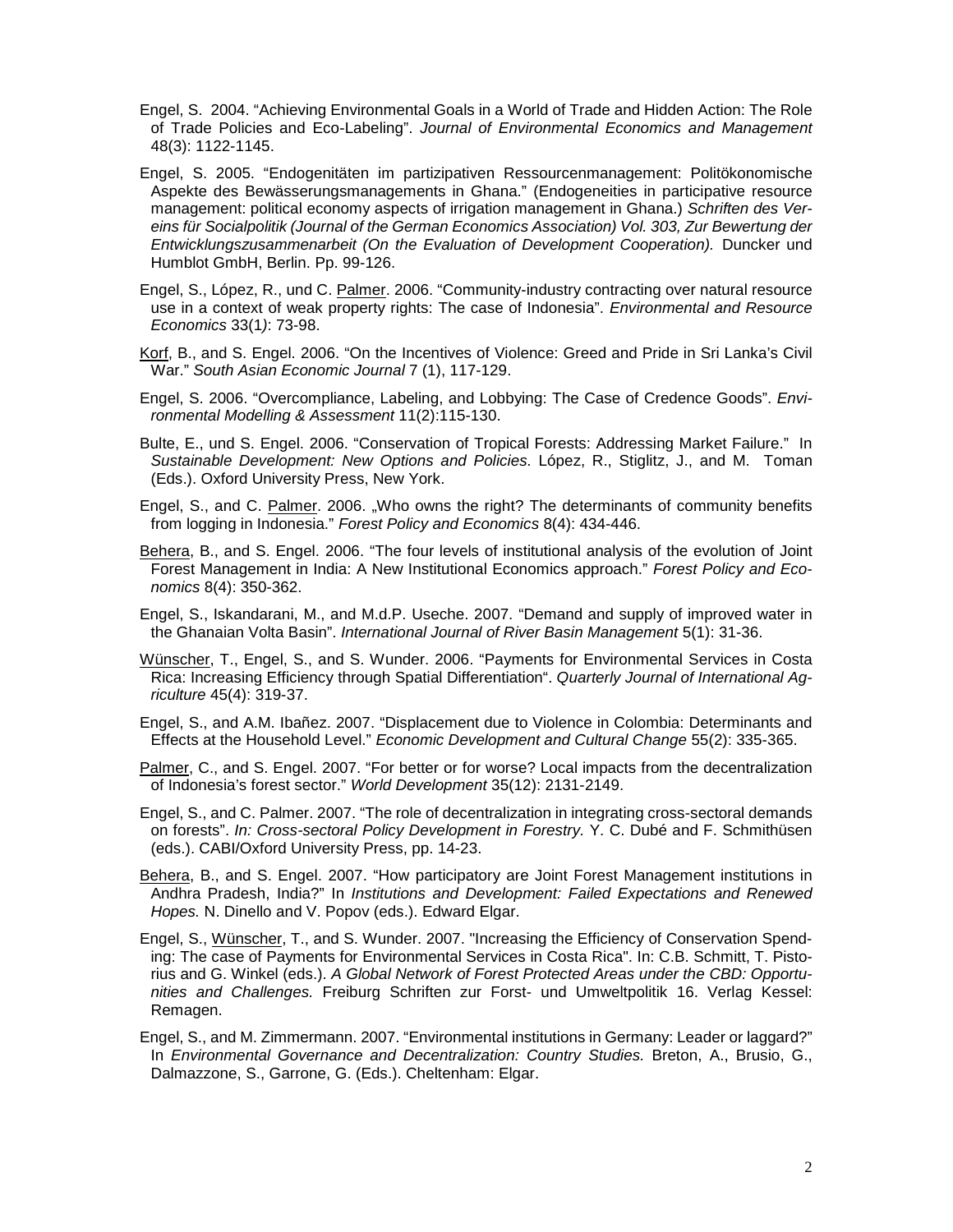- Engel, S. 2007. "Overcompliance, Labeling and Lobbying: The Case of Credence Goods". In *Labelling Strategies in Environmental Policy*. M.F. Teisl (Ed.). Ashgate Publishing. Pp. 139-154. The 'International Library of Environmental Economics and Policy' Series (edited by Tom Tietenberg).
- Engel, S., and C. Palmer. 2008. "Payments for Environmental Services as an Alternative to Logging under Weak Property rights: The Case of Indonesia". *Ecological Economics* 65:799-809. (Featured in *European Commission DG Environment News Alert Service.* [http://ec.europa.eu/environ](http://ec.europa.eu/environment/integration/research/newsalert/pdf/5si6.pdf)[ment/integration/research/newsalert/pdf/5si6.pdf\)](http://ec.europa.eu/environment/integration/research/newsalert/pdf/5si6.pdf)
- Wünscher, T., Engel, S., and S. Wunder. 2008. "Spatial Targeting of Payments for Environmental Services: A Tool for Boosting Conservation Benefits." *Ecological Economics* 65:822-833.
- Engel, S., Pagiola, S., and S. Wunder. 2008. "Designing Payments for Environmental Services in Theory and Practice – An Overview of the Issues." *Ecological Economics* 65:663-674. On Science Direct's List of Hottest Articles in Economics, Econometrics and Finance.
- Wunder, S., Engel, S., and S. Pagiola. 2008. "Taking Stock: A comparative analysis of Payments for Environmental Services Programs in Developed and Developing Countries". *Ecological Economics* 65:834-852.
- Engel, S., and R. López. 2008. "Exploiting Common Resources with Capital-Intensive Technologies: The Role of External Forces". *Environment and Development Economics* 13(5):565-589.
- Engel, S., and C. Palmer. 2009. "Designing Payments for Environmental Services with Weak Property Rights and External Interests." In: Lipper, L., Sakuyama, T., Stringer, R., and D. Zilberman (eds.), *Payments for Environmental Services in Agricultural Landscapes: Economic Policies and Poverty Reduction in Developing Countries*, Food and Agriculture Organization of the United Nations (FAO) and Springer Press.
- Palmer, C., and S. Engel. 2009. "Introduction: reducing CO2 emissions through avoided deforestation?" In: *Avoided Deforestation: Prospects for Mitigating Climate Change*. Palmer, C., and S. Engel (eds.). Routledge Explorations in Environmental Economics, Routledge, Oxford.
- Engel, S., Wünscher, T., and S. Wunder. 2009. "Increasing the efficiency of forest conservation: the case of payments for environmental services in Costa Rica." In: *Avoided Deforestation: Prospects for Mitigating Climate Change*. Palmer, C., and S. Engel (eds.). Routledge Explorations in Environmental Economics, Routledge, Oxford.
- Engel, S., and C. Palmer. 2009. "Prospects for mitigating climate change through avoided deforestation: conclusions and outlook." In: *Avoided Deforestation: Prospects for Mitigating Climate Change*. Palmer, C., and S. Engel (eds.). Routledge Explorations in Environmental Economics, Routledge, Oxford.
- Zabel, A., and S. Engel. 2010. "Performance payments: A new strategy to conserve large carnivores in the tropics?" *Ecological Economics* 70(2010):405-412.
- Rustagi, D., Engel, S., Kosfeld, M. 2010. "Conditional Cooperation and Costly Monitoring Explain Success in Forest Commons Management." *Science* 330: 961-965.
- Engel, S., Hobi, S., and A. Zabel. 2010. "Ensuring REDD plays its part in any post-2012 agreement: which issues remain to be resolved?" *Carbon Management* 1(2):261-69.
- Engel, S., C. Palmer, and M. Berg. 2011. "Market-based solutions to reduce emissions from deforestation and degradation (REDD) ", In A. Calvello (ed.), *Environmental Alpha: Institutional Investors and Climate Change*. John Wiley and Sons. Pp. 213-244.
- Zabel, A., Pittel, K., Bostedt, G., and S. Engel. 2011. "Comparing Conventional and New Policy Approaches for Carnivore Conservation – Theoretical Results and Application to Tiger Conservation. *Environmental and Resource Economics* 48:287-301.
- Engel, S., Hobi, S., and A. Zabel. 2011. "Neue Entwicklungen und offene Fragen zu REDD+ (New developments and open questions regarding REDD+)". *Schweizerische Zeitschrift für Forstwesen 162(4)*:117-123.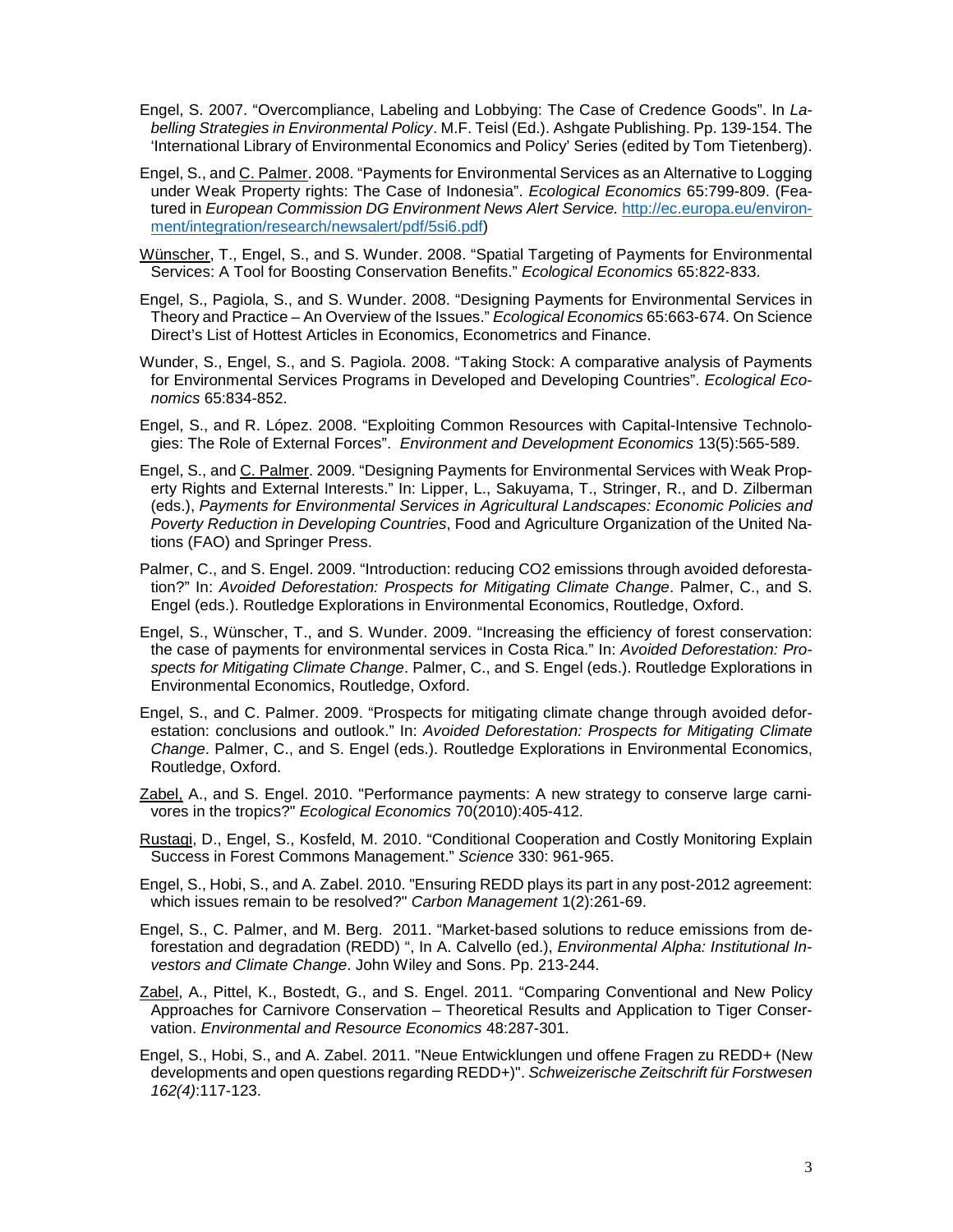- Engel, S., and C. Palmer. 2011. "Complexities of decentralization in a globalizing world." *Environmental and Resource Economics* 50:157–174. Featured as publication of special interest to the progress in the Environmental Sciences field in the Environment Progress series.
- Andrade de Sa, S., Palmer, C., and S. Engel. 2012. "Ethanol production, food and forests." *Environmental and Resource Economics* 51(1), 1-21.
- Wünscher, T., and S. Engel. 2012. "International Payments for Biodiversity Services: Review and Evaluation of Conservation Targeting Approaches". *Biological Conservation* 152 (2012) 222–230.
- Cavalcanti, C., Engel, S., Leibbrandt, A. 2013. "Social integration, participation, and community resource management". *Journal of Environmental Economics and Management* 65(2): 262-276.
- Engel, S., Palmer, C., and A. Pfaff. 2013. "On the endogeneity of resource co-management: theory and evidence from Indonesia." *Land Economics* 89(2): 308-329.
- Matzdorf, B., Sattler, C., and S. Engel. 2013. "Institutional Frameworks and Governance Structures of PES schemes". *Forest Policy and Economics* 37: 57-64. http://dx.doi.org/10.1016/j.forpol.2013.10.002
- Engel, S., and M. Schäfer. 2013. "Ecosystem Services A useful concept for addressing water challenges?" *Current Opinion in Environmental Sustainability* 5:696–707.
- Zabel, A., Bostedt, G., Engel, S. 2014. "Performance Payments for Groups: The Case of Carnivore Conservation in Northern Sweden." *Environmental and Resource Economics* 59(4): 613-631.
- Wünscher, T., and S. Engel, with contributions from K. Karousakis. 2014. "Cost-effective targeting for IPES." In *Global Biodiversity Finance: The Case for International Payments for Ecosystem Services.* Bishop, J., Hill, C., (eds.). Edward Elgar, UK.
- Engel, S. "Payments for environmental services". 2014. In *Essential Concepts of Global Environmental Governance*, J. F. Morin and A. Orsini (eds.). Routledge.
- Engel, S., Palmer, C., Taschini, L., Urech, S. 2015. "Conservation Payments under Uncertainty". *Land Economics* 91(1): 36-56.
- Veronesi, M., Reutemann, T., Zabel, A., and S. Engel. 2015. "Designing REDD+ schemes when forest users are not forest landowners: Evidence from a survey-based experiment in Kenya. " *Ecological Economics* 116: 46-57. DOI: 10.1016/j.ecolecon.2015.04.009.
- Engel, S., Wünscher, T. 2015. "Payments for environmental services as a mechanism to promote biodiversity conservation in a Green Economy: Potentials and limitations". In: *Biodiversity in the Green Economy*. Gasparatos, A., Willis, K. (eds.). London: Routledge
- Engel, S. 2016. "The Devil in the Detail: A Practical Guide on Designing Payments for Environmental Services", *International Review of Environmental and Resource Economics* 9(1–2):131-177. <http://dx.doi.org/10.1561/101.00000076>
- Reutemann, T., Engel, S., Pareja, E. 2016. How (not) to Pay Field Experimental Evidence on the Design of REDD+ Payments. *Ecological Economics* 129: 220-229.
- Engel, Stefanie, Muller, A. 2016. Payments for Environmental Services to Promote Climate-Smart Agriculture? Potential and Challenges. *Agricultural Economics 4*7 (S1): 173–184.
- He, P., Veronesi, M., Engel, S. 2017. Consistency of Risk Preference Measures: An Artefactual<br>Field Experiment from Rural China. Journal of Development Studies. Field Experiment from Rural China. Journal of Development [http://dx.doi.org/10.1080/00220388.2017.1336542.](http://dx.doi.org/10.1080/00220388.2017.1336542)
- Muller, A., Ferré, M., Engel, S., Gattinger, A., Holzkämper, A., Huber, R., Müller, M., Six, J. 2017. Can soil-less crop production be a sustainable option for soil conservation and future agriculture? *Land Use Policy* 69: 102-105.
- Wunder, S., Brouwer, R., Engel, S., Ezzine-de-Blas, D., Muradian, R., Pascual, U., Pinto, R. 2018. From principles to practice in paying for nature's services. *Nature Sustainability* 1 (March 2018): 145-150.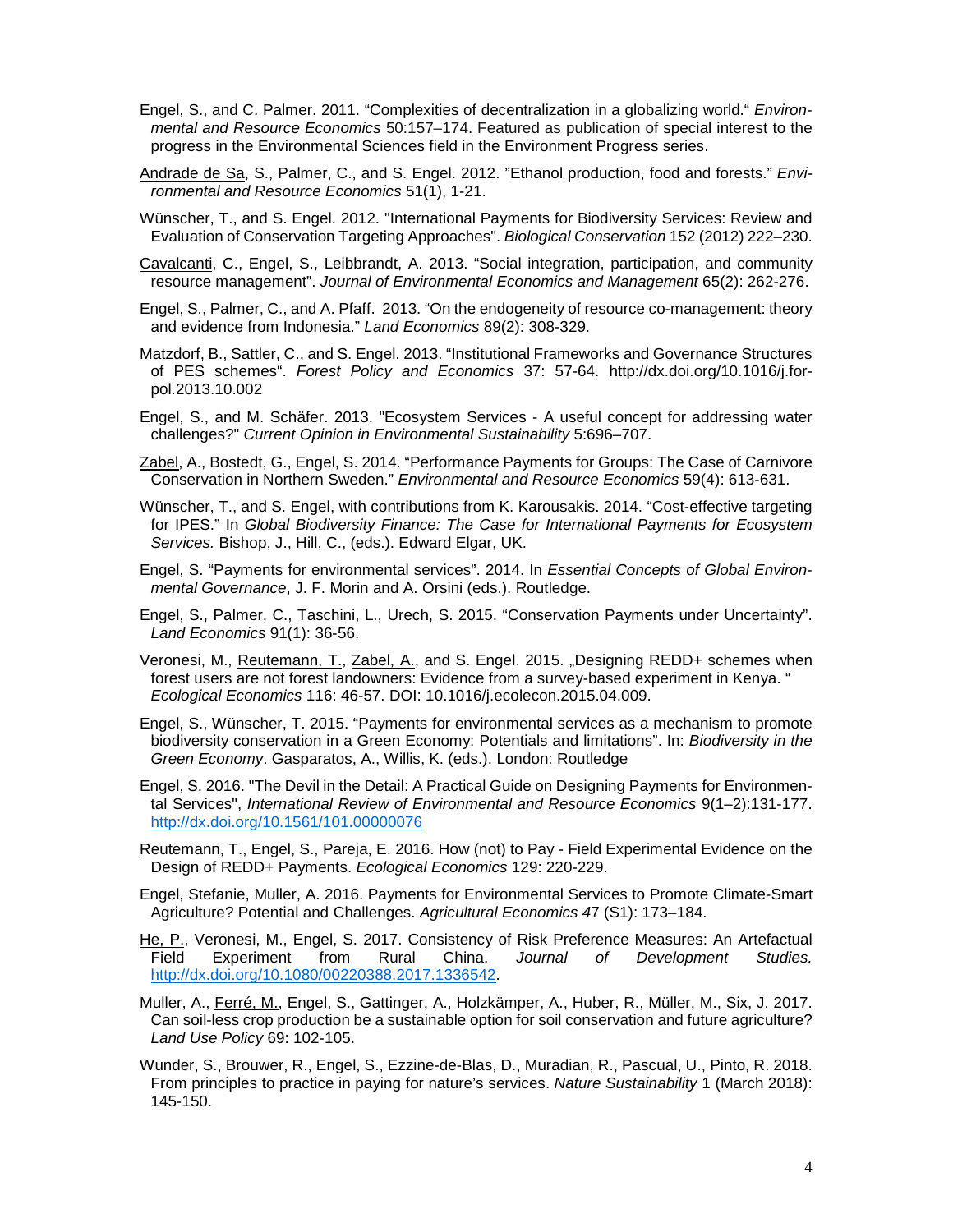- Ferré, M., Engel, S., Gsottbauer, E. 2018. Which Agglomeration Payment for a Sustainable Management of Organic Soils in Switzerland? – An Experiment Accounting for Farmers' Cost Heterogeneity. *Ecological Economics* 150: 24-33.
- Thomas, F., Koessler, A.-K. & Engel, S. 2018. Stupsende Agrarpolitik? Nudging zu einer nachhaltigen Landwirtschaft. Vierteljahrshefte zur Wirtschaftsforschung (DIW Berlin) 87 (2): 127–138.
- Thomas, F., E. Midler, M. Lefebvre and S. Engel. 2019. Greening the Common Agricultural Policy: a behavioral perspective and lab-in-the-field experiment in Germany. *European Review of Agricultural Economics*[.https://doi.org/10.1093/erae/jbz014.](https://doi.org/10.1093/erae/jbz014)
- Ferré, M., Muller, A., Leifeld, J., Bader, C., Müller, M., Engel, S., Wichmann, S. 2019. Sustainable management of cultivated peatlands in Switzerland: insights, challenges, and opportunities. *Land Use Policy* 87 (2019) 104019 [https://doi.org/10.1016/j.landusepol.2019.05.038.](https://doi.org/10.1016/j.landusepol.2019.05.038)
- Heitmann, F., Pahl-Wostl., C., Engel, S. 2019. Requirements Based Design of Environmental System of Systems: Development and Application of a Nexus Design Framework. *Sustainability* 2019, 11, 3464; doi:10.3390/su11123464
- Lliso, B., Pascual, U., Engel, S., Mariel, P. 2020. Payments for ecosystem services or collective stewardship of Mother Earth? Applying deliberative valuation in an indigenous community in Colombia. *Ecological Economics* 169. Available online. [https://authors.else](https://authors.elsevier.com/c/1a5lP3Hb%7E0MJr2)[vier.com/c/1a5lP3Hb~0MJr2](https://authors.elsevier.com/c/1a5lP3Hb%7E0MJr2)
- Engel, S., and Ovando Pol P. 2019. Guest editorial to the Special Issue on Payments for Forest Watershed Services. *Water Resources and Economics*.
- Engel, S. "Payments for environmental services". Forthcoming in 2020. In *Essential Concepts of Global Environmental Governance*, J. F. Morin and A. Orsini (eds.). 2nd edition. Routledge.
- Lliso, B., Pascual, U., Mariel, P., Engel, S. 2020. Increasing the credibility and salience of valuation through deliberation: Lessons from the Global South. *Global Environmental Change 62*. [ht](https://doi.org/10.1016/j.gloenvcha.2020.102065)[tps://doi.org/10.1016/j.gloenvcha.2020.102065](https://doi.org/10.1016/j.gloenvcha.2020.102065)
- Wunder, S., Brouwer, R., Engel, S., Ezzine-de-Blas, D., Muradian, R., Pascual, U., Pinto, R. 2018. 2020. Reply to: Simplification of PES project designs can be socially and scientifically justifiable. *Nature Sustainability* June 2020. DOI: 10.1038/s41893-020-0545-2
- Lliso, B., Pascual, U., Engel, S. 2021. On the role of social equity in payments for ecosystem in Latin America: A practitioner perspective*. Ecological Economics* 182. <https://doi.org/10.1016/j.ecolecon.2020.106928>
- Koessler, A.-K., Ortíz Riomalo, J.-F., Janke, M., Engel, S. 2021. Structuring communication effectively for environmental cooperation. *Environmental and Resource Economics*. [ht](https://doi.org/10.1007/s10640-021-00552-2)[tps://doi.org/10.1007/s10640-021-00552-2.](https://doi.org/10.1007/s10640-021-00552-2) Available as working paper under [http://hdl.han](http://hdl.handle.net/10419/213607)[dle.net/10419/213607](http://hdl.handle.net/10419/213607) and<http://ssrn.com/abstract=3533910>
- Kössler, A-K., Engel, S. 2021. Policies as information carriers: how environmental policies may change beliefs and consequent behavior. *International Review of Environmental and Resource Economics 15(1)*. Online first.<http://dx.doi.org/10.1561/101.00000123>

# **d) Papers under review**

- Ferré, M., Engel, S., Gsottbauer, E. External validity of experiments to improve the design of agrienvironmental schemes. Revise and resubmit at *Journal of Agricultural Economics*.
- Gsottbauer, E., Engel, S., Wätzold, F., Drechsler, M. Coordination and Inequalities in Agglomeration Payments: An Experimental Analysis. Submitted to *Environmental and Resource Economics.*
- Lliso, B., Arias Arevalo, P*.,* Maca Millán, S., Pascual, U., Engel, S*.* Motivational crowding effects in payments for ecosystem services under alternative value frames: Instrumental versus relational values. Revise and resubmit at to *People and Nature*.